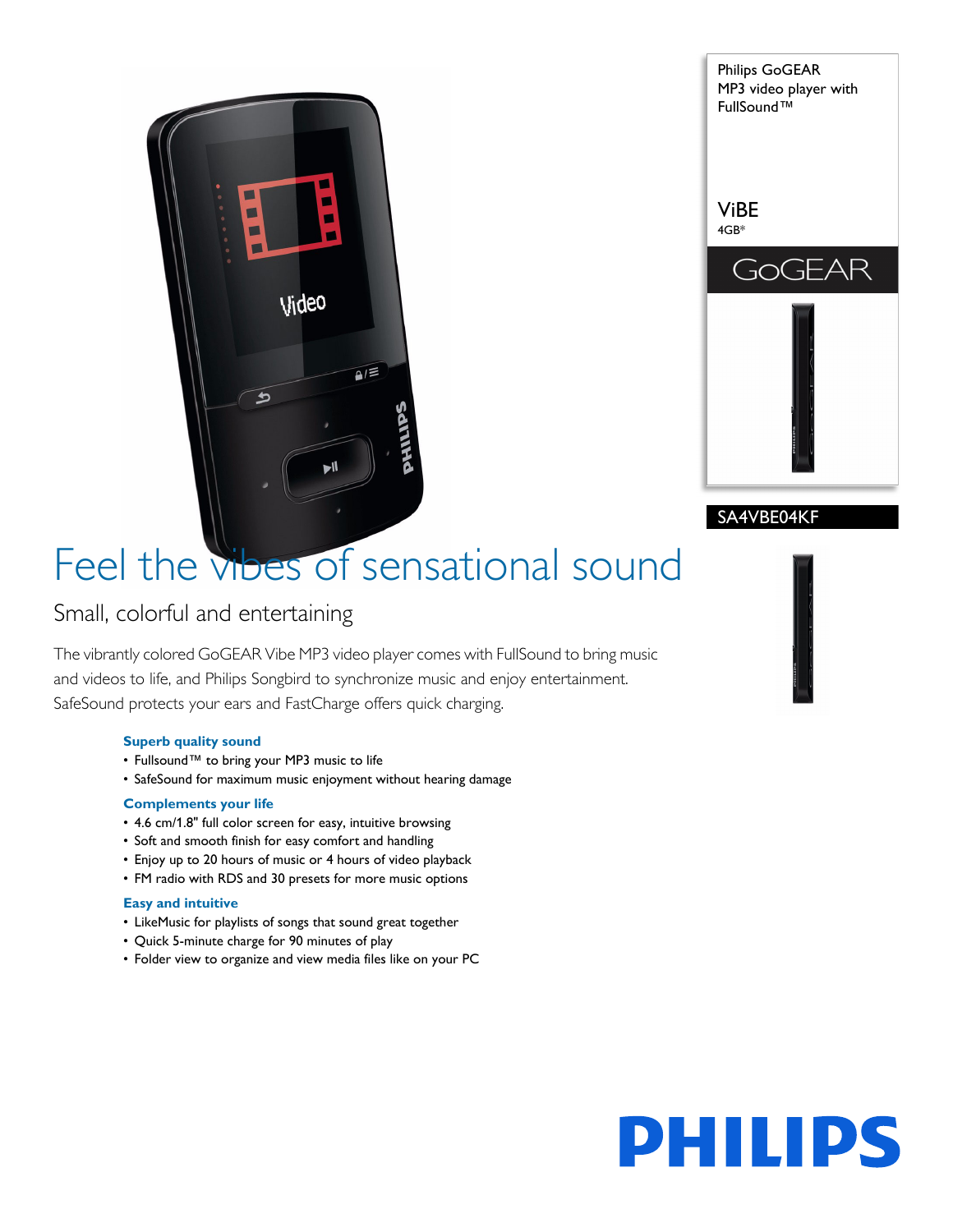## **Highlights**

#### **FullSound™**



Philips' innovative FullSound technology faithfully restores sonic details to compressed MP3 music, dramatically enriching and enhancing it, so you can experience CD music without any distortion. Based on an audio post-processing algorithm, FullSound combines Philips' renowned expertise in music reproduction with the power of the latest generation Digital Signal Processor (DSP). The result is fuller bass with more depth and impact, boosted voice and instrument clarity, and rich detail. Rediscover your compressed MP3 music in true-to-life sound that will touch your soul and move your feet.

#### **SafeSound**



Now you can enjoy your music freely and fully without worrying about the risk of hearing damage. Created by Philips, SafeSound consistently analyzes the sound level on your Philips GoGear MP3 player and alerts you if the volume and exposure could have possible impact on your long-term hearing. You can take action by adjusting the volume to a lower level

or allow SafeSound to automatically regulate the volume for you – no need to fiddle with any settings. In addition, SafeSound provides daily and weekly overviews of your sound exposure so you can take better charge of your hearing health.

#### **4.6 cm/1.8" full color screen**



A 4.6 cm/1.8" full color screen allows you to easily navigate the control menu and browse through the music files on your GoGEAR player.

#### **Soft and smooth finish**

Soft and smooth finish for easy comfort and handling

#### **20-hour music or 4-hour video**



Philips offers you boundless entertainment. Your GoGEAR MP3 video player comes with a compact built-in rechargeable battery for longlasting power. Enjoy up to 20 hours of music, or 4 hours of video playback on a single charge. Just plug the power cable in to recharge the player – it's that simple.

#### **FM radio with RDS/ 30 presets**



FM radio with RDS and 30 presets for more music options.

#### **LikeMusic**



LikeMusic lets you experience more of the music that you like most – with just a click! No need to sort through your music library or wait for serendipity to strike. LikeMusic is a Philips patented algorithm that analyzes songs in your library to identify similar music characteristics. These characteristics help LikeMusic create smart playlists of songs that simply sound great together. Just click on a song that you like and hit the LikeMusic icon – a playlist will instantly appear. Give it a name and enjoy your new playlist – or rediscover songs – on your PC or your GoGear player.